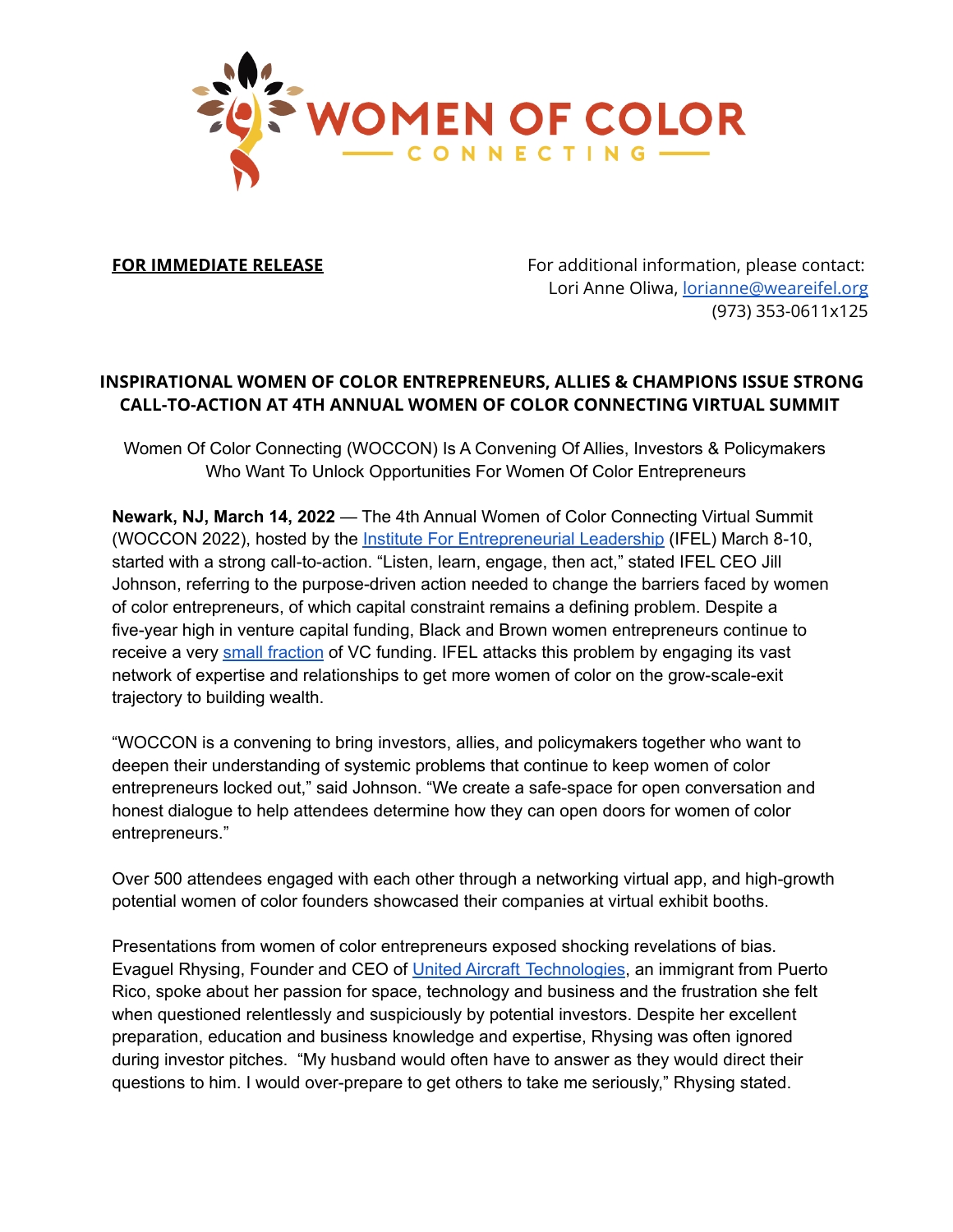Several panelists proposed solutions and discussed ideas about what needs to happen to level the playing field. Jumoke Dada, Founder of Tech Women [Network,](https://techwomennetwork.com/) urged people in power to concentrate on results. "Don't talk about diversity and inclusion because it's a hot topic. Look at where the gaps are and put your money where your mouth is."

Diedre L. Windsor, president of [Windsor](https://www.windsorgroup-llc.com/) Group LLC, wants to see companies led by women of color to be judged solely on merit and performance. "We have businesses making money that can't get money," she noted. "Treat us like anyone else. If we have the revenue and are performing and doing what we are supposed to be doing, then act and stop making decisions based on other things."

Nic Cober, Founder of The BOW [Collective,](https://www.thebowcollective.org/) advocated for strong processes and procedures for governmental programs, including quotes, and the necessary oversight that addresses the people and programs who are not meeting their responsibilities. "There is zero accountability now."

High-powered allies, champions, and investors who have amassed impressive track records of supporting women of color entrepreneurs shared inspirational pearls of wisdom. Their words expressed confidence that lasting change is possible when people have good intentions but most importantly, act on those intentions.

Judith Goldkrand, National Women's Segment Leader and National Asian Segment Leader, Wells [Fargo](https://www.wellsfargo.com/); Nicola Corzine, Founding Executive Director, Nasdaq [Entrepreneurial](https://thecenter.nasdaq.org/) Center; and Beth Colt, Partner, JM [Forbes](https://www.jmforbes.com/) & Co, all experienced dramatic moments of clarity and intention. "It's all about relationships," stated Goldkrand, who uses the power of her network to make connections for women of color entrepreneurs. "I am privileged to have such an incredible network. I intentionally leverage that network for women of color by making introductions and providing access." Corzine took action by refining her firm's procedures to be more equitable after realizing that questions to determine investment worthiness were unconsciously biased. "I always thought I brought no bias to the table. This was an eye-opener." Colt promotes hybrid investment models which take into account social impact and financial returns. "There are different ways to invest. Be open to listening and learning. This can change the world."

While there are certainly success stories, the sad fact remains that Black founders have a unique set of barriers to overcome on the road to capital inclusion. There was a consensus amongst investor panelists that grants and programs to help historically-marginalized populations are not enough to solve the problem and may even be perpetuating misconceptions and bias.

Founder & Managing Director of 1863 Ventures, Melissa Bradley, vehemently summarized an underlying problem behind capital constraint and segregation. While lack of education at venture capital firms and absence of female partners play a role, a false narrative persists, Bradley explained. "I want to make this very clear. There is no trade-off when it comes to financial investing or investing for social impact in Black & Brown founders. This is a false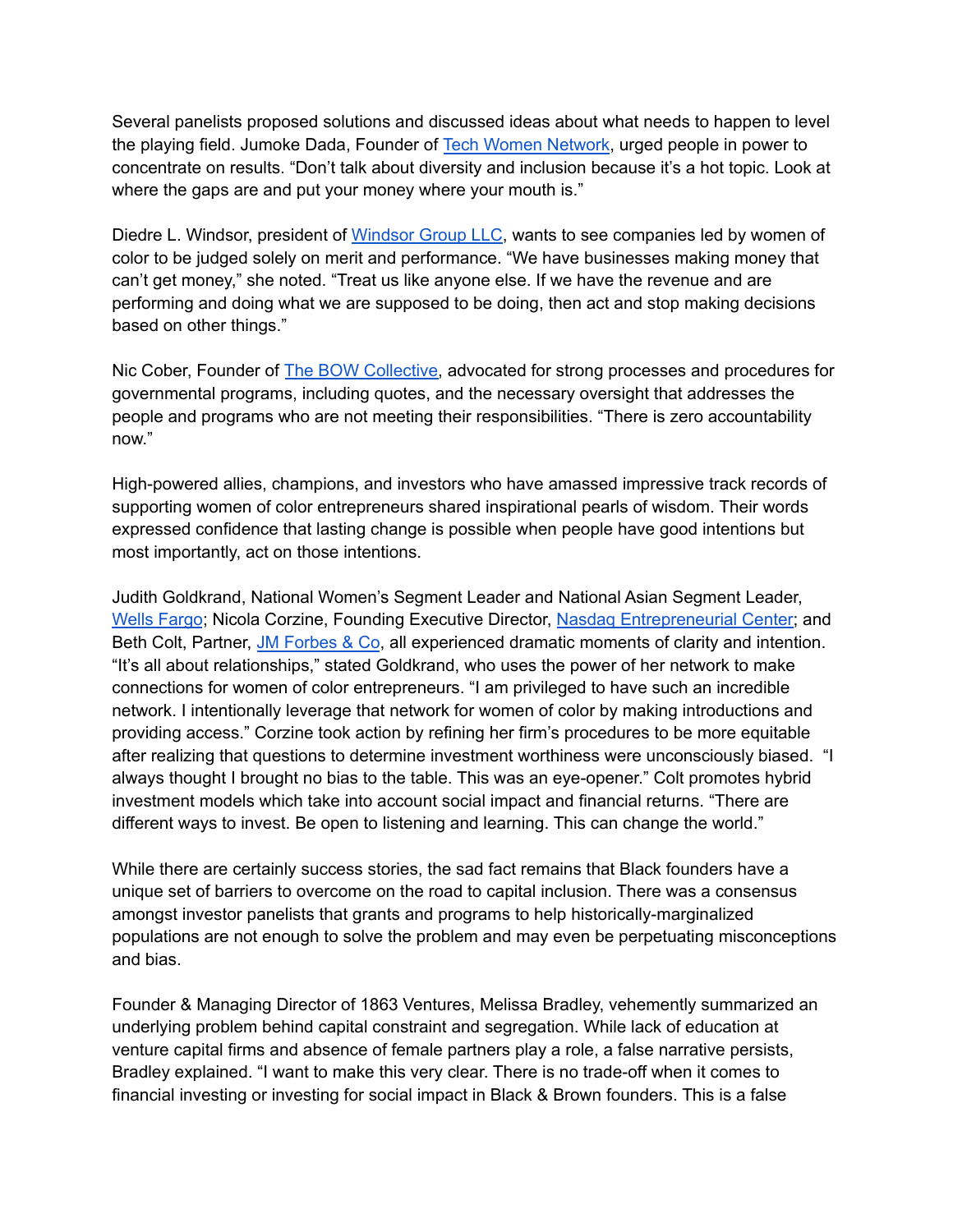dichotomy of sacrificing financial return if you invest in women of color-led firms. There is risk in every investment, not just in companies owned by women of color. Research consistently shows that Black women founders last an average of 8.7 years longer than their White counterparts," she stated.

Fueling the false narrative about risk is the disbursement of philanthropic grants, especially as a result of societal upheaval over George Floyd. While grants may have been plentiful to Black businesses during that time, Mekaelia Davis, Director of the Inclusive Economies Program, Surdna [Foundation,](https://surdna.org/) believes that simply checking boxes to fulfill quotas is not progress. "There is this misconception that women of color businesses in Black communities are charitable causes. Grants that attempt to right historical wrongs should not replace investment capital and represent a stigma reinforced by bias," Davis asserted.

Furthermore, Tessa Flippin, Founder & Managing Partner, [Capitalize](https://www.capitalizevc.com/) VC, characterizes grant funding as 'distant funding,' and contrasts that to venture capital. Notwithstanding the fact that grants are often smaller amounts and basically a one-time fix, they can never replace venture capital. "Take the grants by all means, but there is a huge difference between grant funding and venture capital funding. Venture capital is by nature 'active capital' and means involvement with and commitment to the success of the company together." Her solution to capital segregation is direct and concise. "Change the people who write the checks, and we will change who gets the capital."

Once again, statistics add credibility to what women of color are saying. According to [Project](https://www.projectdiane.com/) [Diane,](https://www.projectdiane.com/) women of color entrepreneurs in startups experience a business failure rate that is 27% less than any other group. "We really need to direct dialogue to the entire risk discussion. Capital allocators shouldn't just check the boxes by making grants. Instead, invest to help change the narrative," Davis concluded.

Venture capital firms owned and managed by women of color are often plagued with the same problems as the women of color entrepreneurs seeking funding. "Let's face it….most fund managers don't look like me, and inherent in that is once again the false idea that we are more risky," Lorine Pendleton, Lead Investment Partner, Portfolia Rising [America](https://www.portfolia.co/risingamerica-fund) Fund, stated.

Catherine Gray, Producer, Author & Founder of She Angel [Investors](https://www.sheangelinvestors.com/), believes a big part of the problem is lack of awareness. "It's not common knowledge that a capital gap exists and that women of color receive less than 3% of venture capital," Gray lamented. "People on Wall Street are like "'What?"' Gray is producing a film addressing the issue and explained that simply trying to raise funds for the project is challenging, due to the same misconceptions. "My answer is simply women, women, women, getting lots more women to the table."

Despite the challenges, there are investors, institutions and allies who want to implement policies and programs which can create a truly inclusive entrepreneurial ecosystem. Tim Sullivan, Chief Executive Officer, New Jersey Economic [Development](https://www.njeda.com/) Authority, mentioned the New Jersey based seed fund for Black & Latina entrepreneurs which will be operational in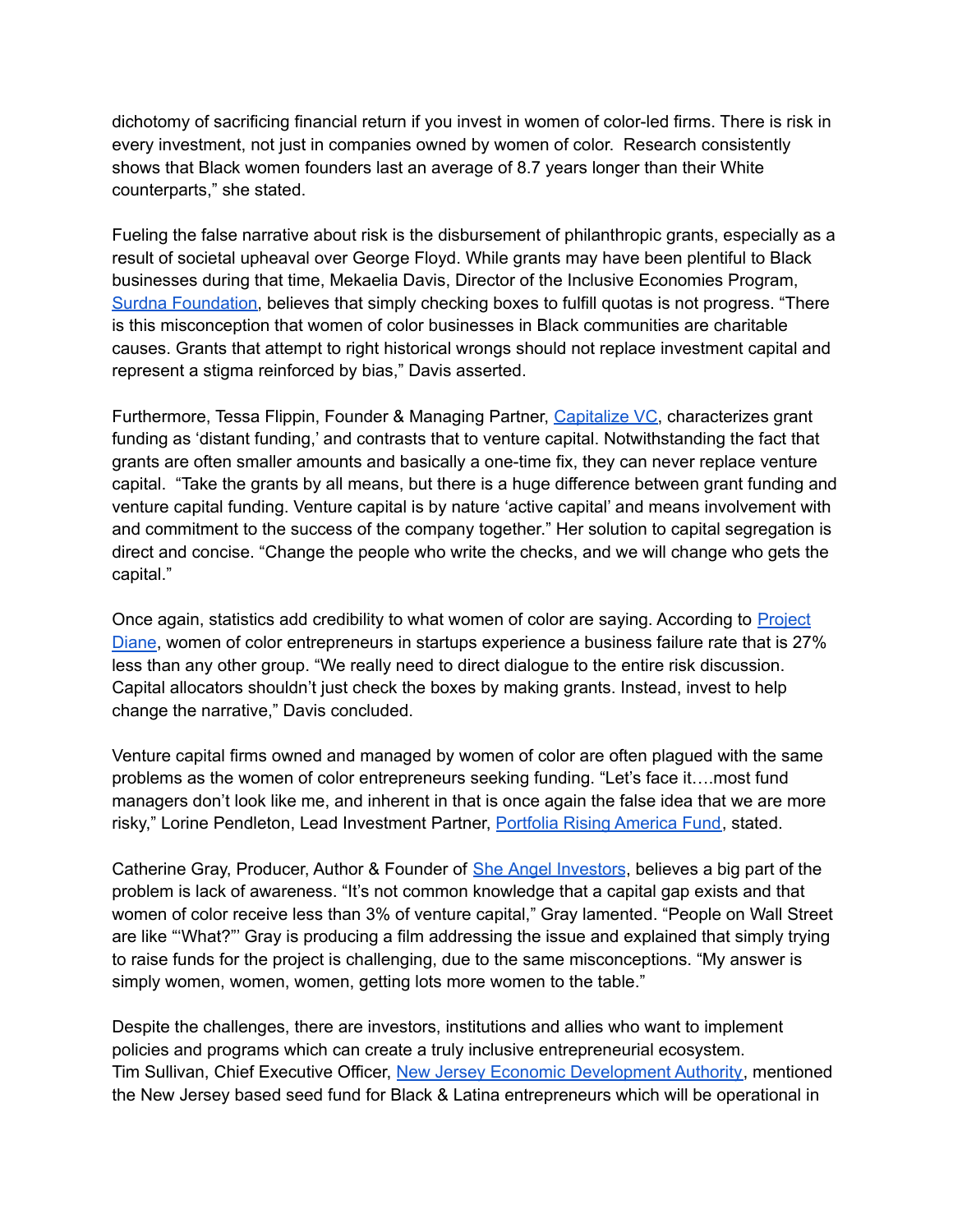the near future. His suggestion for more inclusiveness involves intention and action. "We must design intentionally from the very beginning and get people involved who look like the groups being helped." While Bailey DeVries, Associate Administrator, Office of Investment & Innovation, US Small Business [Administration](https://www.sba.gov/), is working to deliver different investment profiles & return schedules by industry and seeks new strategies for investment, she was quite clear on what she does not want to see. "We are taking a hard look at our policies and regulations. We don't have to settle for concessionary terms or create separate pathways. Let's be unified and inclusive."

Cheryl Contee, CEO of The Impact Seat [Foundation](https://impactseat.com/), cited an alarming statistic and noted that it takes an average of 50 introductions to get funding for Black founders as opposed to 7 for White females. She addressed the need for networking and especially, relationship support through experts & advocates and building of boards of directors. "Black founders need these things too…..lots of money is being left on the table due to a lack of awareness about opportunities." She also advocates for reform in the venture capital sector and employs standard questioning when vetting investments.

Peggy Wallace, Managing Partner, [Golden](https://goldenseeds.com/) Seeds, also expressed dissatisfaction with the investment sector. "The angel investing market is a stepping stone to venture capital. There must be support of inclusive groups working on investment. What we go through to get capital for women of color is crazy. We hear ridiculous things like the entrepreneur is smiling too much or not enough," Wallace stated.

And finally, thought leaders with innovative solutions for capital access are changing the game for women of color entrepreneurs. Nic Cober, Founder, The BOW [Collective,](https://www.thebowcollective.org/) harnesses the united power of Black female business owners making over 1 million annually to create a movement. "That's \$250,000,000 collectively now, and many of these women are still denied funding who are making over 1 million dollars," Cober said. "During our 'Banking Day' event, we band together and report about banks. The collective sends a powerful message."

Mckeever Conwell, Managing Partner, [RareBreed](https://www.rarebreed.vc/) Ventures, started his own venture capital firm in 2021 and became the change he wanted to see, investing in 32 companies owned by Black & Latina women. "I looked where other venture capital firms did not, and I was willing to talk to anybody and everybody," Conwell stated. His advice to women of color entrepreneurs is to talk about their experiences and ensure their stories are being told publicly.

Dr. Marnie LaVigne, President & CEO of [Launch](https://launchny.org/) NY Inc., a venture development organization, created several investment and opportunity funds. Working in conjunction with the Invest Local Platform she launched, Dr. LaVigne focuses on regional industries and under-represented founders in Upstate New York. She now has almost 300 accredited investors.

Eleni Janis, Managing Partner and Chief Investment Officer, [Equivico](https://www.equivico.com/) by NCRC, attacks the systemic problem of capital access by working with lenders and identifying those who want to lend to women of color, small businesses and other historically excluded groups. Through the firm's Impact Investment Fund, capital is proactively moved to lenders, who in turn earmark the